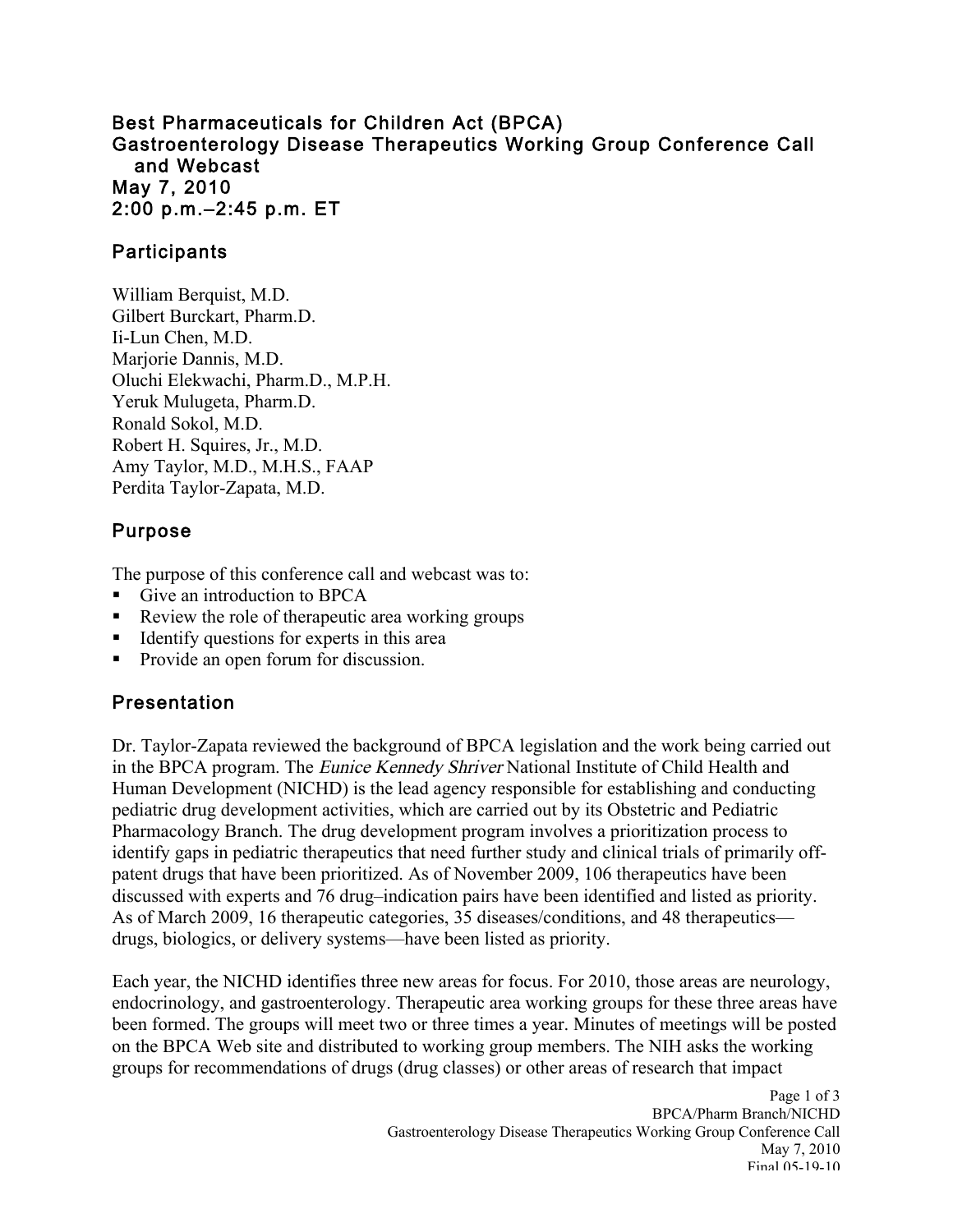therapeutics and need further study in pediatrics. The Gastroenterology Disease Therapeutic Working Group's recommendations will be presented at the annual BPCA prioritization meeting in November 2010 and could lead to publications, workshops, or studies. Working group members will be invited to participate in the annual meeting.

To date, there have been no BPCA-related studies in gastroenterology. In 2003, metoclopramide for the treatment of gastroesophageal reflux was listed as a priority drug in need of further study because of the limited pharmacoepidemiologic research on this drug. Some data were gathered from searches of commercial and Medicaid databases to determine frequency of condition and frequency of drugs used in this condition and from ICD-9 codes. However, when the American Gastroenterologic Association Institute issued a statement (Gastroenterology 2008;135:1388– 1391) that metoclopramide should be avoided, the drug was dropped from consideration for study. Gastroesophageal reflux disease (GERD) remains a condition that needs to be studied.

 recommended as priority areas. The BPCA mandate is to identify needs in pediatric therapeutics, including gastroenterology. The NICHD is fully aware that other institutes such as the National Institute for Diabetes and Digestive and Kidney Diseases have the lead and have funded studies in gastrointestinal research. The NICHD became interested in the needs in this area from the 2009 BPCA outreach process when treatment of inflammatory bowel disease and irritable bowel disease were

The following questions were posed to the working group:

- Are there therapeutic gaps for the treatment of irritable bowel disease?
- Are there therapeutic gaps for the treatment of inflammatory bowel disease?
- Are there therapeutic gaps for the treatment of constipation in children?
- Are there other therapeutic gaps in the area of pediatric gastroenterology that group members would like to recommend for consideration under the BPCA program?

Gaps can include clinical needs (for example, lack of pediatric dosing, safety, and efficacy) and basic research needs. The working group can address any ethical and feasibility concerns before making final recommendations.

# Open Forum

Dr. Taylor-Zapata explained that studies are not limited to investigations of a single drug. For example, a study could compare two drugs. Studies can include dosing, safety, efficacy, pharmacokinetics (PK), and pharmacodynamics (PD). Although off-patent drugs are the primary focus of the BPCA program, the working group can recommend studies of both off-patent and on-patent drugs.

Dr. Taylor-Zapata noted that the NICHD is currently soliciting proposals to establish an indefinite-delivery, indefinite-quantity task order contract to support clinical activities for a new Pediatric Trials Network (PTN). The solicitation is searchable at www.FedBizOpps.gov by solicitation number NIH-NICHD-CRMC-2010-02. The PTN will be able to conduct studies recommended from the BPCA priority list of needs in pediatric therapeutics.